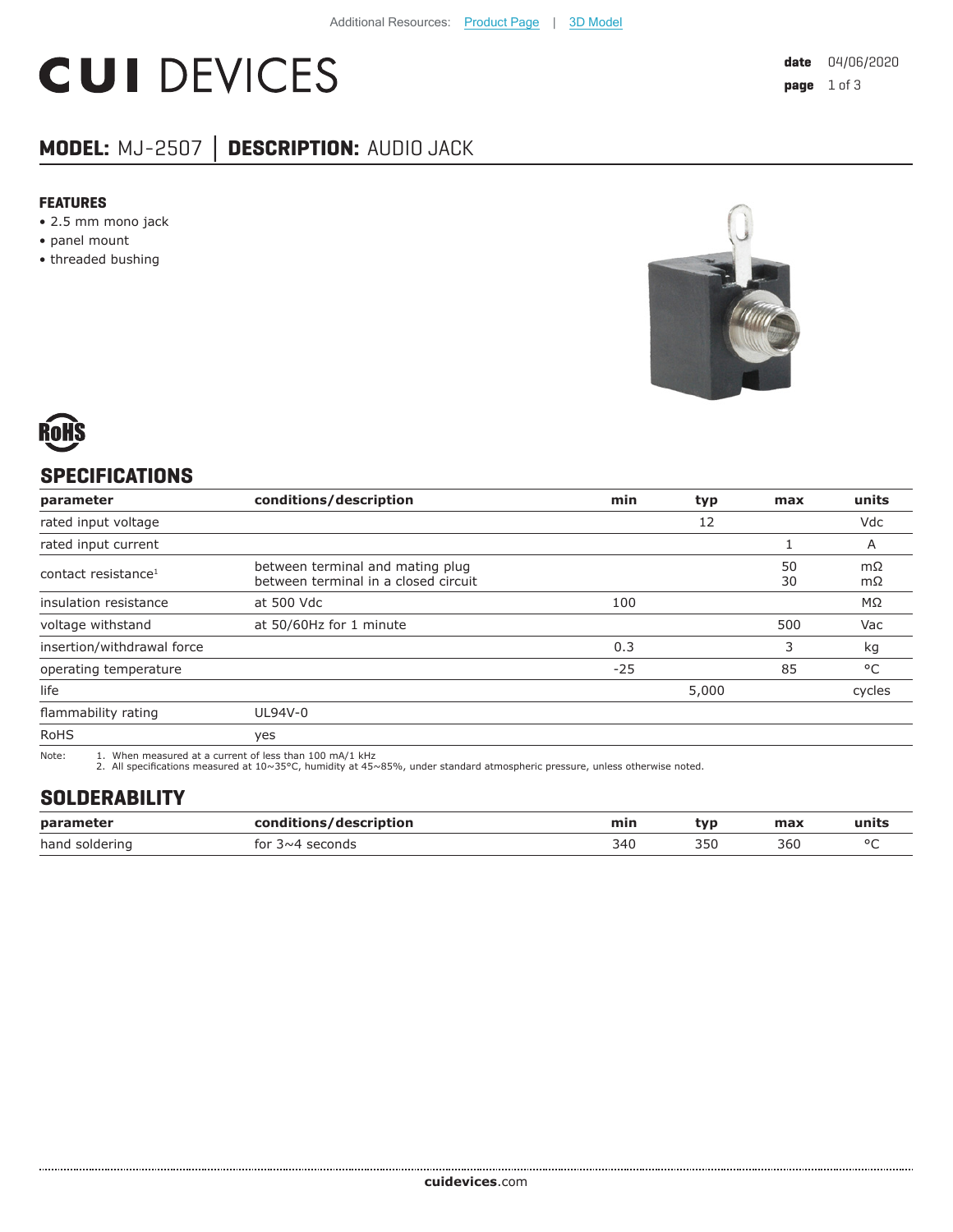### **MECHANICAL DRAWING**